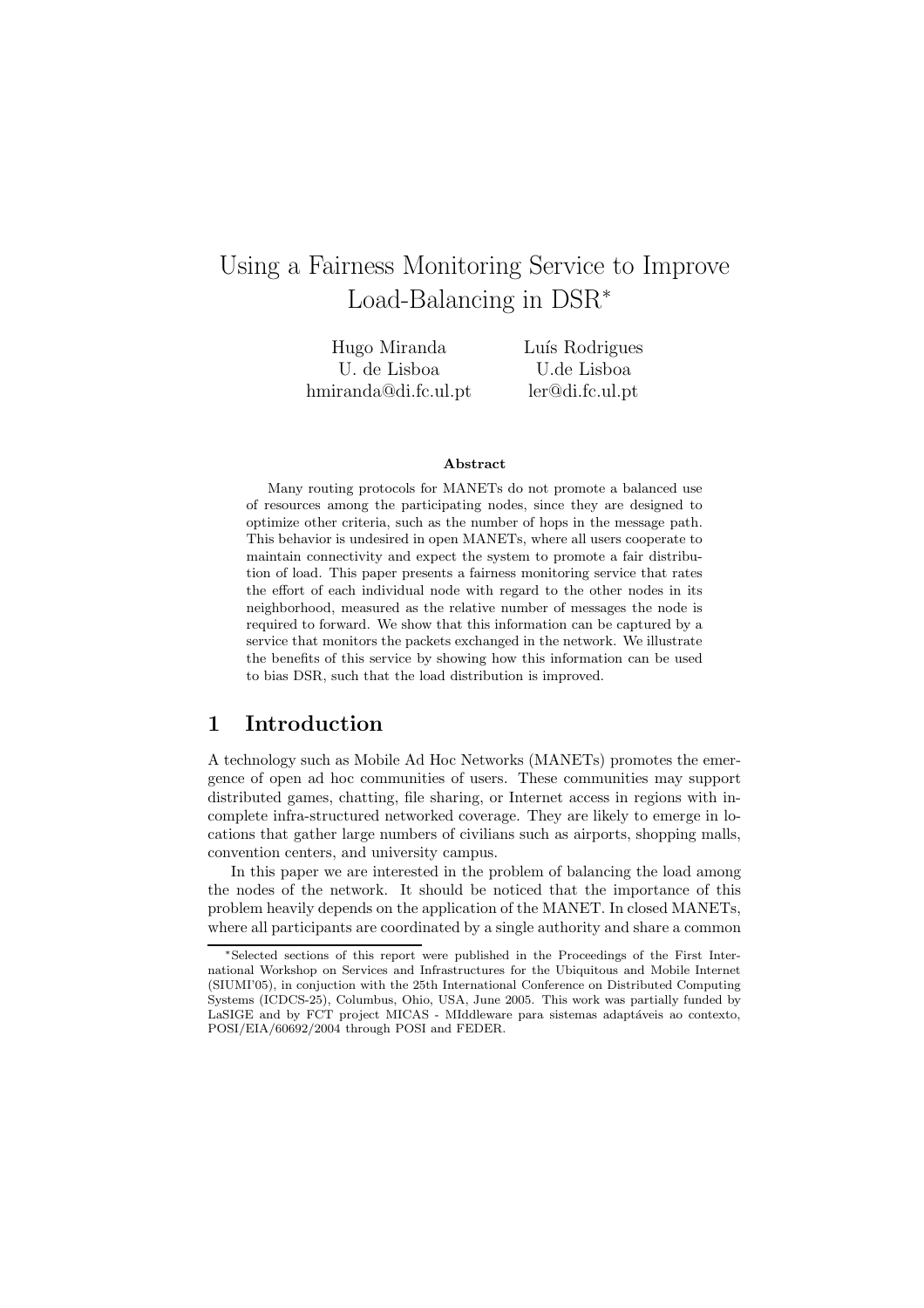goal, load balancing may not be the most relevant goal. In fact, it is even likely that some participants may be willing to sacrifice all their local resources to the benefit of some global goal. On the contrary, in Open MANETs, where each node is locally and independently administered by a different user, an unfair distribution of load may encourage the owners of overloaded nodes to avoid cooperation or simply disconnect from the network. Ultimately, this behavior may cause the disruption of the entire network operation.

Different proposals have been presented to promote or enforce the cooperation of nodes in MANETs[3, 4, 5]. Most of them reward the participation and/or penalize the lack of cooperation of nodes. In this paper we follow a complementary path that consists in building mechanisms to support the development of network protocols that offer a fairer usage of resources. The rationale of our approach is the following: if the network protocols are fairer, users will be more likely to adopt a cooperative behavior.

It is easy to find algorithms for MANETs that do not offer a fair distribution of load among the participants. Typically, to save the bandwidth and energy consumption required for dynamic reconfiguration, nodes elected to perform a given role in the system, are forced to perform that role until they fail or disconnect. Concrete examples of specific roles are replica caches, servers[1], Mobile IP routers[10], or cluster heads[6]. From these examples, one can observe that load balancing is a vertical concern, that must be addressed at all levels of system software.

In this paper, we are concerned with the fair use of resources promoted by the routing protocols. In particular, we are concerned with the number of messages that each node is required to forward on behalf of other nodes. To address this issue, we propose the use of adaptive routing protocols that dynamically adjust the load imposed on each node. To drive the adaptation policies, this paper describes preliminary results concerning a fairness monitoring service that rates the effort of each device on message forwarding. To illustrate the benefits of this service, we propose an optional extension to the Dynamic Source Routing (DSR) protocol [8]. We would like to point that the our fairness monitoring service may also be useful to promote load balancing in other system layers: distributed protocols may use the output of the service to rank candidates to perform specific roles or to trigger a new role allocation when some unfairness threshold is reached.

The paper is organized as follows. Section 2 motivates our work by presenting the causes that may lead to an unfair load distribution in DSR. Related work is discussed in Section 3. The Fairness Monitoring Service is described in Section 4. The extension to DSR and the evaluation are presented in Section 5. Finally, Section 6 concludes the paper.

# 2 Motivation

Routing protocol for MANETs typically attempt to discover minimum cost paths between the source and the destination, mainly using hop count as the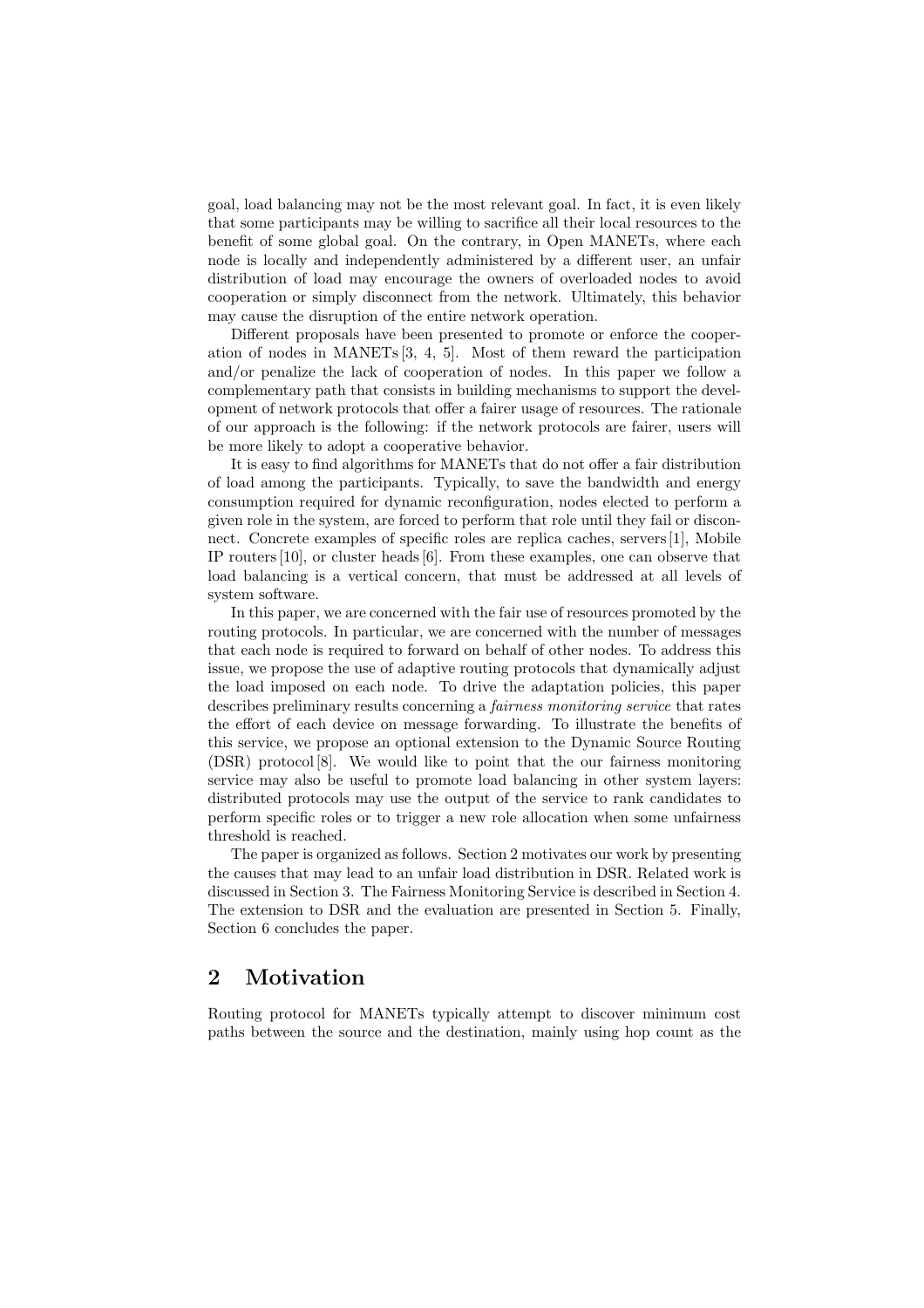cost metric, while at the same time attempt to minimize the signaling overhead of the protocol. Most of these protocols do not attempt to ensure a fair use of resources for two main reasons:  $i)$  load balancing conflicts with the shortest path goal (as it may require the use of non optimal paths) and,  $ii)$  to achieve this goal one may be required to augment the signaling cost of the routing algorithm (i.e., to use additional control messages or larger control messages).

Therefore, in this paper we are interested in:  $a$ ) finding cost effective mechanisms to extract information about the relative resource usage in the network;  $b$ ) use this information to bias the routing protocol such that a fairer use of resources is achieved. Before we introduce our approach, and for self-containment, we provide here a brief overview of the Dynamic Source Routing (DSR) protocol. The full description of the protocol can be found in [9].

#### 2.1 DSR Overview

DSR, as the name implies, uses source routing, i.e., the header of data messages includes the route to be followed. Each intermediary hop is required to inspect the packet header to determine the address of the next hop. Sources of packets learn new routes by flooding a RouteRequest packet in the network and waiting for the correspondent ROUTEREPLY. When a node receives a ROUTEREQUEST packet it may: i) send back a ROUTEREPLY packet if it is the final destination of the request;  $ii)$  send back a ROUTEREPLY packet if it knows a route to the destination;  $iii)$  otherwise, rebroadcast the ROUTEREQUEST packet, after appending its own address to the DSR header (but only if the ROUTEREQUEST is not a duplicate). A source may also learn a new route by inspecting the routes carried in the header of packets snooped from the network.

#### 2.2 Unfairness Example in DSR

Scenarios where nodes exhibit a negligible relative movement to each other (for instance, when users are in a library or a train) are good examples to illustrate both the advantages and disadvantages of the optimizations included in DSR. On one hand, route stability makes possible to reuse previously learnt routes, and allows DSR to reduce the signaling cost associated with the discovery of new routes. On the other hand, the reuse of routes may heavily unbalance the load distribution in the network.

This behavior is illustrated by the example in Figure 1. Assume that node A initially broadcasts a route request for node D. The route reply containing  $A \rightarrow E \rightarrow G \rightarrow H \rightarrow D$  will be snooped by node F. If later node B also broadcasts a route request for node D, F will use the cache to reply with the  $F \to G \to H \to D$  route. Finally, by snooping the packets sent by B, C can also learn the route  $B \to F \to G \to H \to D$  to reach D. Although several alternative routes with the same length exist from node C to node D, C will use the same route for any of the nodes B, F, G, H or D.

This example shows that one of the sources of unfairness in DSR is the promiscuous share of routes, which does not take in consideration the load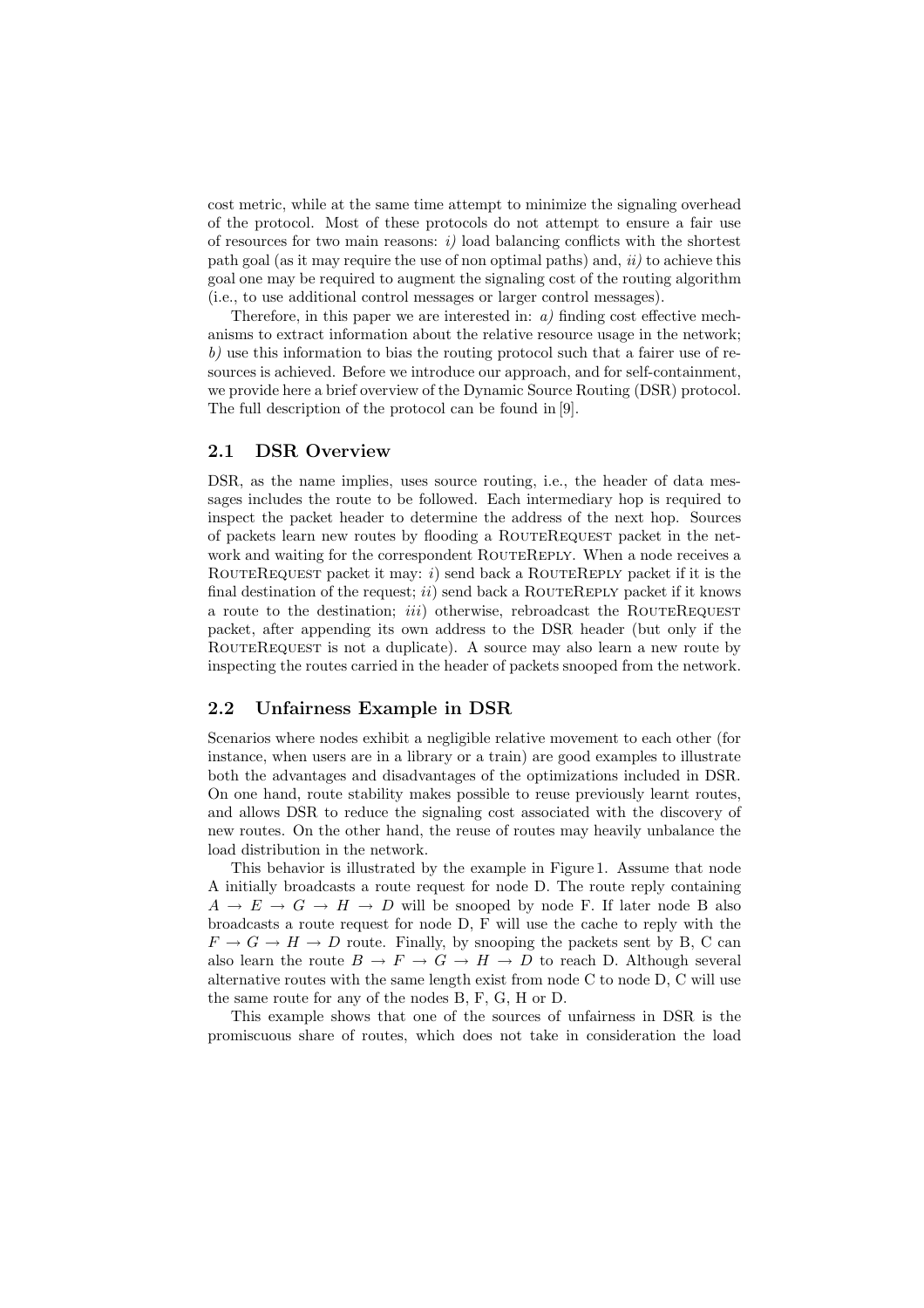

Figure 1: The unfairness problem

imposed at each intermediary hop. In these scenarios, nodes using DSR tend to converge to the same few routes, without exploiting other possible routes. In some cases, the selected routes may not be the optimal routes, even from the path length point of view.

# 3 Related Work

Several routing protocols for MANETs have addressed the fairness issue. Poweraware routing protocols rely on the energy information provided by each node to select message routes. Typical examples of fairness metrics used by power aware routing protocols are the "time to network partition" or "node's lifetime". It should be noted that the optimization of these metrics is far more easier in a closed system (where all nodes are forced to cooperate) than in an open system, where each user makes its own decisions. In particular, we emphasize that the fairness described in this paper is different from the maximization of the lifetime of each node (as described in [13]) because the fairness is independent of the characteristics or behavior of each device and user. Fairness will not attempt to extend the lifetime of nodes whose battery started with a lower energy reserve or that consume more power.

Congestion and fairness are related: a congested node is probably being unfairly overused. In load-aware routing protocols like ABR [14] and DLAR [11], intermediate hops append load information to the route discovery messages. To be useful, these protocols require the cooperation of all nodes. In the Hotspot Mitigation Protocol (HMP)[12] and in the extension to DSR proposed by Hu and Johnson [7] congested nodes temporarily suspend their normal route discov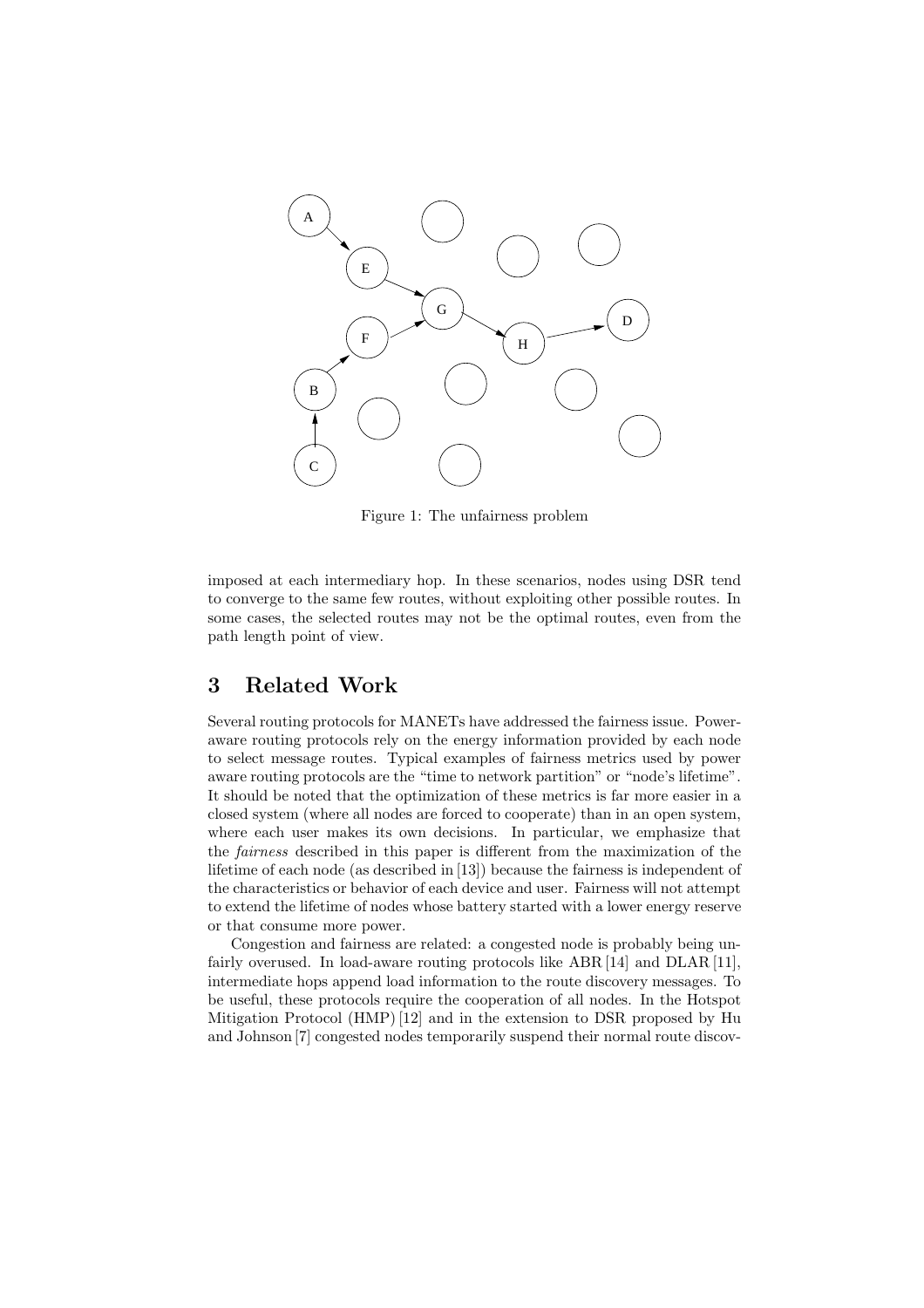ery behavior by ignoring incoming route requests destined to other nodes. This all-or-nothing approach may disrupt the communication between two endpoints if no alternative route exists. To circumvent this problem, the two previous protocols include a special flag in its messages. In [7], the flag should be activated in the ROUTEREQUEST packet header if no reply to a previous ROUTEREQUEST was received. An undesirable side-effect of this approach is the duplication of the Route Requests, even in the cases where no valid (congested or not) route exists.

Congestion is evaluated by load metrics such as the number of bytes per unit of time. Unfairness may not be detected by congestion indicators if a device is more solicited than others in the long term. Metrics that capture more adequately these scenarios are those that relate the traffic at each participant. The work described in the following section weights both congestion and fairness indicators and provides numeric indications allowing a reaction that can be proportional to the severity of the situation. Its overhead is restricted to a small increase in computational power and memory, which is expected to present an acceptable trade-off for the more efficient utilization of the network interface [13, 9] and for increasing the probability of user cooperation.

# 4 The Fairness Monitoring Service

We now describe our fairness monitoring service. The service provides two metrics that capture different network conditions. The metrics are derived from information extracted from packets snooped from the network; therefore, their evaluation does not require the exchange of any additional dedicated control messages. We start by describing the state maintained by our monitoring service and then proceed to present and discuss the metrics it offers.

#### 4.1 State

Each node i keeps a packet list  $pl_i$  containing the following information for each packet snooped from the network:  $i$  a time-stamp of the moment at which the packet was snooped,  $ii)$  the address of the node that forwarded the packet and, *iii*) the packet size. Note that more than one entry may exist for the same packet, if it is successively forwarded by several neighbors of  $i$ . We define the neighborhood of node  $i$  as the set of nodes whose transmission can be listened by node  $i$ . The algorithm keeps a few other variables, that are derived from the content of  $pl_i$ .

 $pkts_i$  is the number of packets forwarded by i;

 $\mathit{pkts}_{\overline{i}}$  is the number of packets forwarded by other nodes;

- $\boldsymbol{nnodes}_i$  is the total number of nodes that have sent at least one of the packets tracked in  $pl_i$ ;
- **tsize**<sub>i</sub> is the sum (in bytes) of all packets tracked in  $pl_i$ ;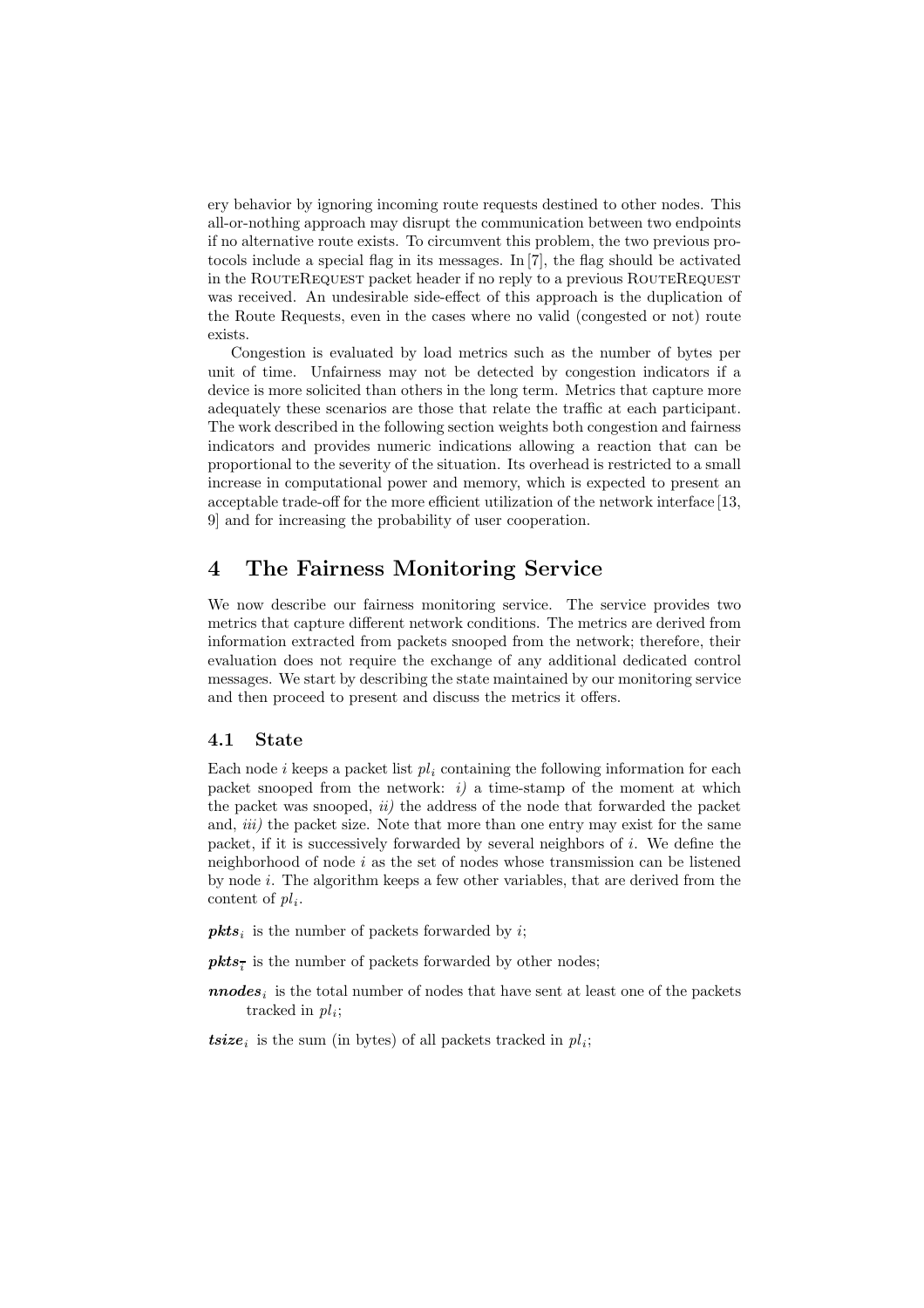The record of a message is kept in  $pl_i$  for a predefined period of time, denoted history period. Entries older than history period are discarded from  $pl<sub>i</sub>$ , to make room for new entries.

#### 4.2 Metrics

The service provides two metrics, denoted  $\alpha$  and  $\chi$ , derived from the information extracted from the packet list  $pl_i$ . These metrics evaluate, respectively, the fairness of the workload distribution between  $i$  and its neighbors, and the congestion at i's neighborhood.

Relative Regional Load The metric  $\alpha_i$  evaluates the fairness of the work distribution between  $i$  and its neighbors. To achieve fairness, nodes try to keep their number of forwarded messages close to the average of forwarded messages by the remaining nodes in their region. The ratio between i's number of forwarded messages and the average number of messages forwarded by nodes in the neighborhood of  $i$  is presented in Eq. 1.

$$
R(\alpha_i) = pkts_i \cdot \frac{nnodes_i}{pkts_i + pkts_i}, (pkts_i + pkts_i) > 0
$$
\n<sup>(1)</sup>

The ratio above is significant if based on a large number of messages exchanged, and insignificant if based on just a couple of samples. To account for this fact, we define the following weight factor, depicted in Eq. 2.

$$
W(\alpha_i) = 1 - \frac{1}{pkts_i + pkts_i}
$$
 (2)

Our Relative Regional Load metric,  $\alpha$ , is simply defined by the ratio defined in Eq. 1 weighted by the factor of Eq. 2. Note that when either the total number of samples or the ratio  $R(\alpha_i)$  are below some given thresholds, we simply default  $\alpha_i$  to 0. The definition of  $\alpha$  is given in Eq. 3.

$$
\alpha_i = \begin{cases} \nW(\alpha_i) \cdot R(\alpha_i), & \wedge \\ \nW(\alpha_i) & R(\alpha_i) > \min \text{avg} \\ \n0, \text{otherwise} \n\end{cases} \tag{3}
$$

**Regional Congestion** The metric  $\chi_i$  evaluates the congestion at *i*'s region. Congestion is usually evaluated by the number of messages waiting at the node's transmission queue [7]. Although this may be adequate for evaluating congestion from a node's perspective, it may fail to provide accurate information for the neighborhood, in particular, if the node is not being actively solicited for packet forwarding. MAC layer utilization is an alternative criteria that more suitably addresses the problem. It is defined, for each node, as the fraction of time during which the node either has one or more packets waiting in its transmission queue or if a node had attempted to transmit, the MAC rules would prevented it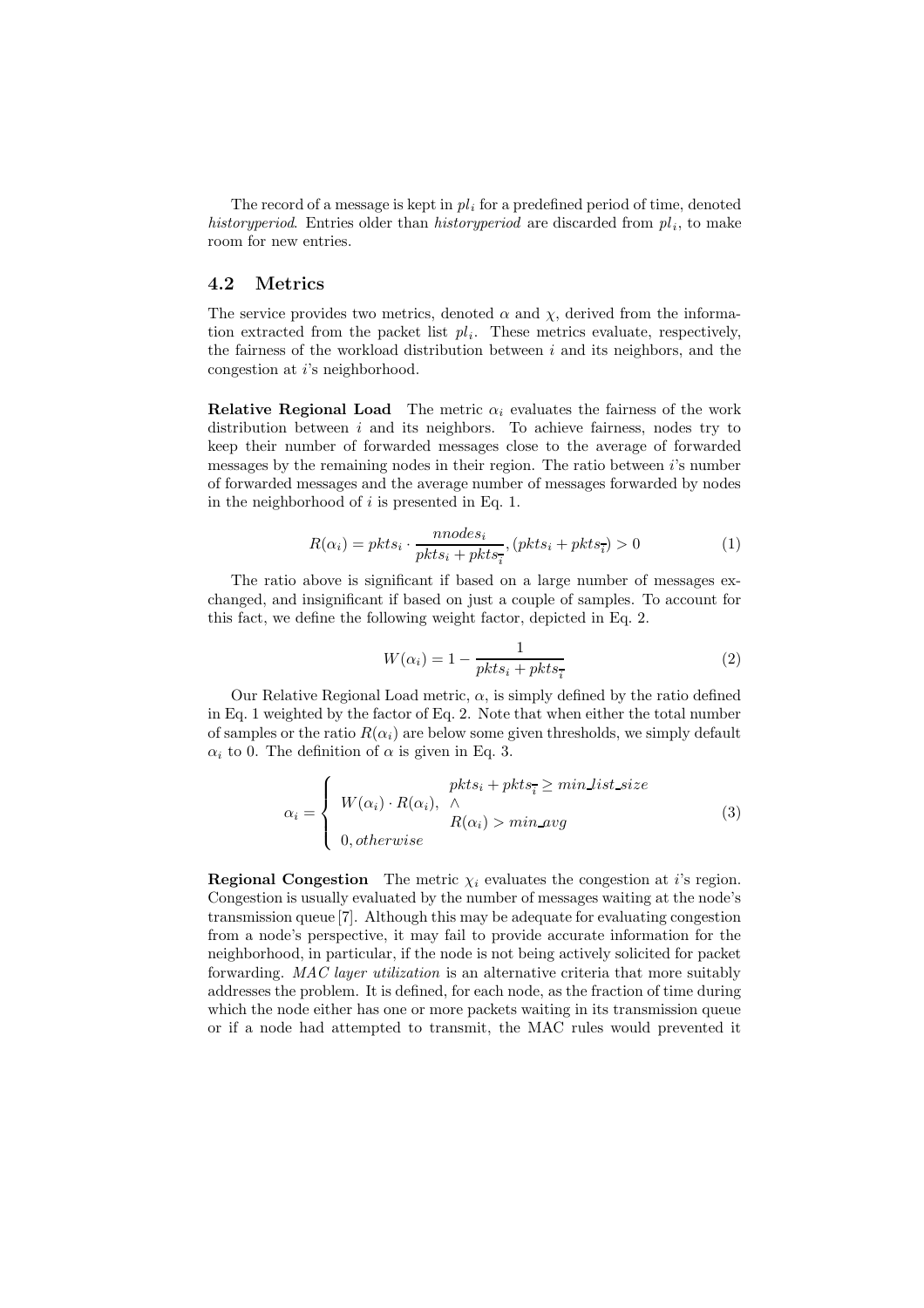from doing it[7]. In this paper, we propose a simpler congestion metric whose evaluation relies exclusively on the packet records kept locally at the packet list.

The  $\chi_i$  metric estimates congestion in the neighborhood of node i by evaluating the bandwidth usage in the region. It is defined as a ratio between the bandwidth spent during the last *historyperiod* (given by  $tsize_i$ ) and the available bandwidth during the same period (given by  $historyperiod \cdot \text{NABPS}$ , where NABPS is the available bandwidth in bytes per second on the target network). Precisely:

$$
\chi_i = \begin{cases} 0, \, pkts_i + pkts_{\overline{i}} < \, \min\_list\_size \\ \left(\frac{tsize_i}{historyperiod \cdot \text{NABPS}}\right)^2, \, otherwise \end{cases} \tag{4}
$$

The ratio is squared to make the function more steep, thus promoting more congested regions in detriment of less congested ones. If the number of messages that have been sent recently is below a given threshold (and therefore not significant), the metric  $\chi_i$  simply defaults to 0.

Note that the network available bandwidth in bytes per second, NABPS, is a constant for each target network, that depends on the maximum link bandwidth and on the MAC protocol. For instance, for IEEE 802.11 like networks we may have:

NABPS = 
$$
\frac{B \cdot 10^6}{3}
$$
 =  $\frac{125 \cdot 10^3 \cdot B}{3}$   $\approx 41000 \cdot B$  (5)

where  $B$  denotes the network advertised bandwidth in millions of bits per second (Mb/s). In this case, the total bandwidth is first divided by eight to convert the bandwidth to bytes per second and then by three to reflect an IEEE 802.11 like network, where the useful bandwidth is typically one third of the total.

#### 4.3 Discussion

Impact of packet snooping Network snooping consumes device resources, in particular, computational power and energy. However, research results indicate that wireless network interfaces spend comparable amounts of energy receiving packets and listening to the network [13]. Therefore, for networks running MAC protocols that do not allow network cards to enter the sleep mode (like IEEE 802.11), it is expected that the overhead imposed by the monitoring service be limited to the small computational power required to keep a list of records, each taking only a few bytes.

Relevance of congestion information The  $\alpha_i$  metric adequately relates the effort of  $i$  with that of its neighbors. However, if a cluster of nodes is being unfairly used, the metric will return progressively lower values as the nodes get more close to the center of the cluster. This effect happens because the average for nodes at the borders will take into account nodes outside the cluster whose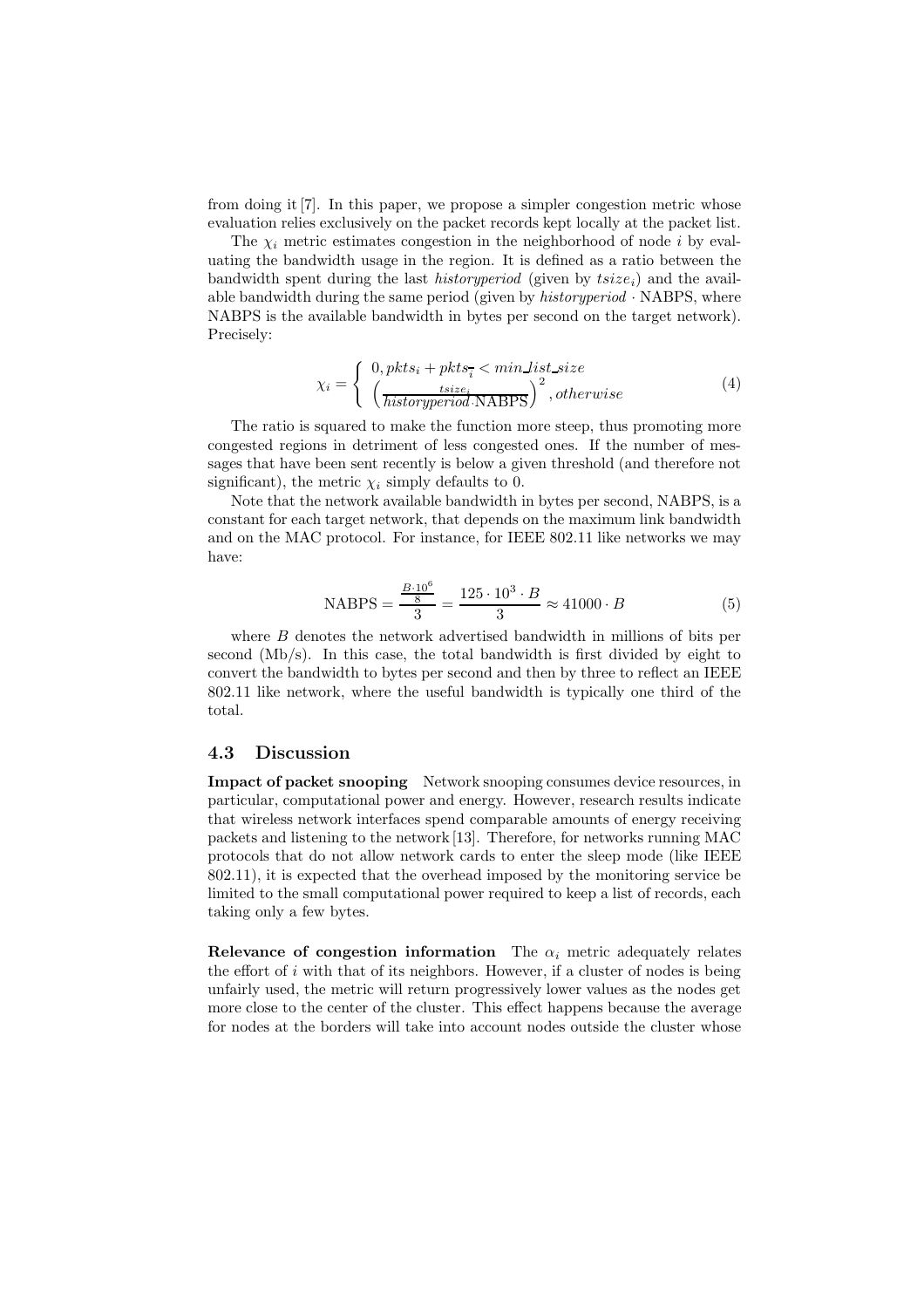contribution is below average. This creates the adverse effect of favoring traffic to enter the center of the cluster.

The  $\chi_i$  metric, on the other hand, does not take into account the number or individual contributions of the nodes. Contrary to  $\alpha_i$ , it is expected to grow from the center to the borders of the cluster.

Applications of metrics Fairness information can be obtained by combining both metrics. The selection of an adequate function to combine both  $\alpha_i$ and  $\chi_i$  is application dependent: the exact thresholds or the weights used to balance each of the metrics must be tuned depending on the behavior required by the middleware service or protocol. The next section illustrates a concrete meaningful combination of the two metrics provided by our monitoring service that allows to improve fairness in DSR.

# 5 Application: Biased DSR

To illustrate the usefulness of our fairness monitoring service, we now describe an extension to the Dynamic Source Routing protocol that makes use of the metrics it provides. The goal of this extension, called simply Biased DSR, is to mitigate route concentration by leveraging packet routing across different nodes. This extension does not require the exchange of additional messages and is fully compatible with nodes running implementations following the DSR Draft[9].

The metrics provided by the service grow proportionally with the node effort and congestion in the region. Each of them may return any positive value and have unrelated scales. To harmonize these functions, we define two coefficients, respectively  $k_{\alpha}$  and  $k_{\gamma}$ . These factors are also used to rate the relevance attributed to fairness and congestion. The resulting combined metric, called effort index and denoted  $\Phi$  is presented in Eq. 6. Its application on the DSR algorithm is presented in the following subsection.

$$
\Phi_i = k_\alpha \cdot \alpha_i + k_\chi \cdot \chi_i \tag{6}
$$

#### 5.1 Delay of route requests

The key idea of the Biased DSR is to apply a different delay to the propagation of route requests according to the value of  $\Phi_i$ . The effort index  $\Phi_i$  is used to increase the probability of routes using less congested nodes being advertised and selected. When receiving a route request, node i, running Biased DSR, will evaluate  $\Phi_i$  and multiply it by a constant ref-delay to determine the delay to be applied to the route request. The route request will be handled following DSR standard procedures if the outcome determines a negligible delay <sup>1</sup> and will be discarded if the delay exceeds some constant max\_delay. For intermediate values, the route request will be processed according to the DSR standard after the

<sup>&</sup>lt;sup>1</sup>In the current implementation, all values below 0.001s are considered negligible.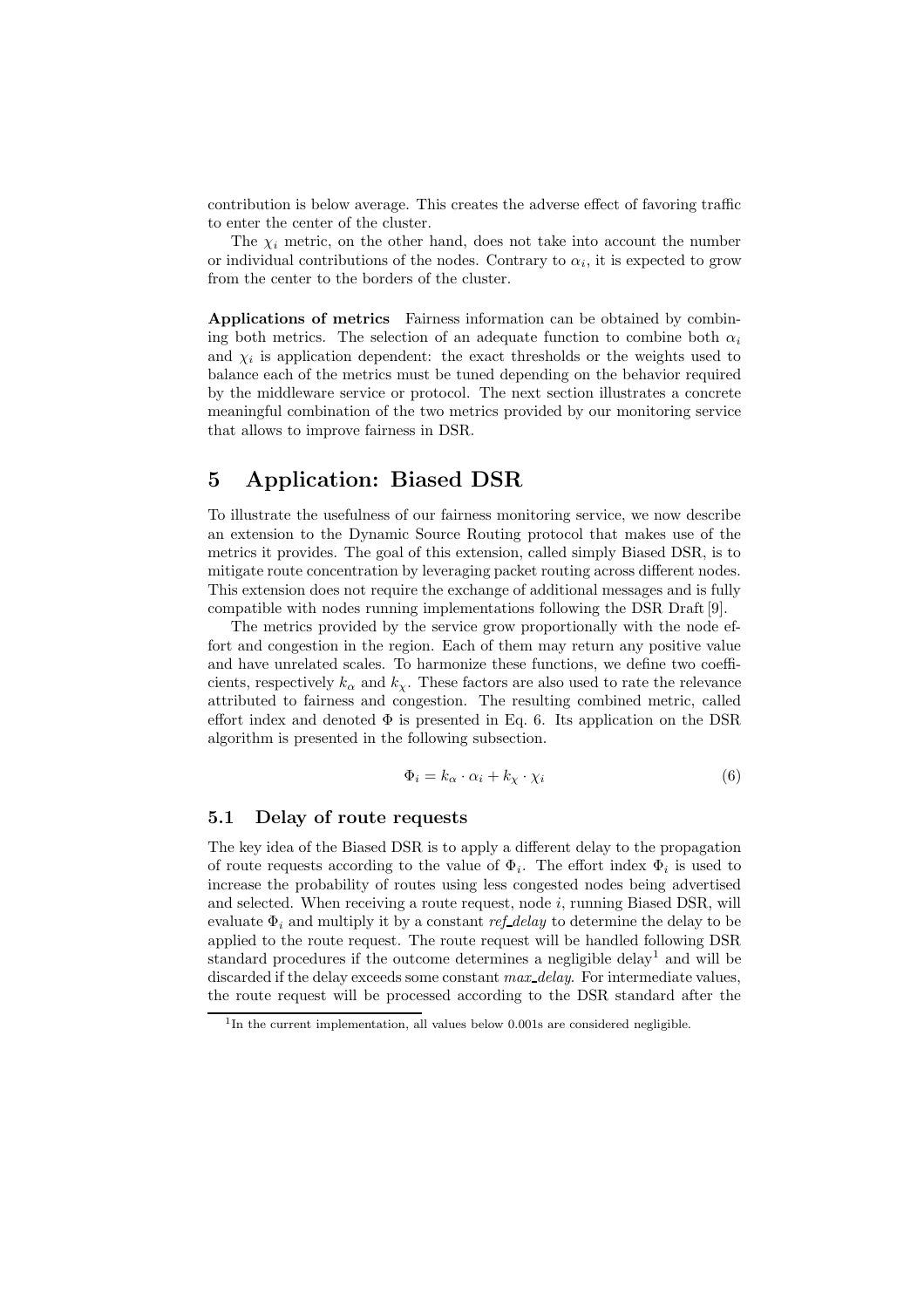

Figure 2: Delay applied to route requests

computed delay has expired. Figure 2 shows the adaptiveness of the algorithm using the constants presented in Table 1. Its sharp increase when  $\alpha_i$  reaches 1.2 is explained by the threshold imposed by  $min\_{avg}$ .

The delay of route requests is a flexible mechanism that favors the discovery of alternative routes circumventing congested regions because  $i$ ) increases the probability that other nodes have already received and forwarded a different copy of the route request, thus removing the congested link from the path;  $ii)$ increases the probability of the source node to receive other cached routes with the same hop count but which were available further away from the source; iii) does not eliminate the possibility of having the route used. This effect is amplified because in a congested sequence of hops, the route request will be successively delayed, thus increasing the probability of not having the route selected.

#### 5.2 Evaluation

We compare our route request delaying algorithm with the baseline DSR to confirm that it improves DSR fairness and to assert that it does not significantly degrade DSR performance. A network composed of 70 nodes running IEEE 802.11 network cards at 11Mb/s in a region of 2000x250m was simulated using the network simulator ns-2, v. 2.27. DSR was evaluated using the im-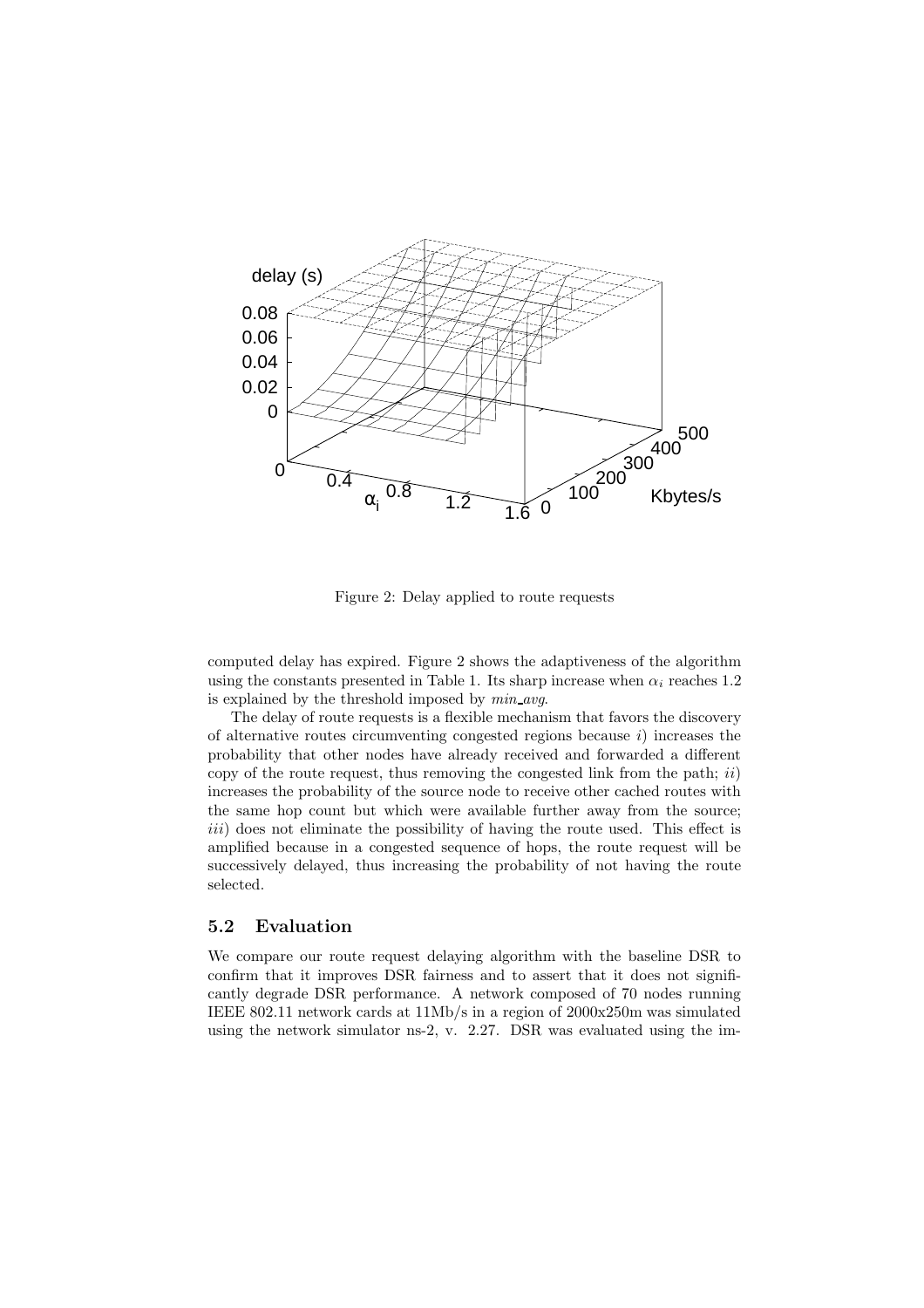| $min\_avg$    | 1.2  | $max$ delay | 0.08 |
|---------------|------|-------------|------|
| min list size | 10   |             | 0.8  |
| historyperiod | 3s   |             | 1.0  |
| ref_delay     | 0.08 |             |      |

Table 1: Values used in the simulations

plementation provided with the simulator, without flows. Our extension was implemented by changing the DSR base code and its procedures start with the beginning of the simulation. All simulations run for 300s and use Constant Bit Rate (CBR) traffic generators with 8 packets of 512 bytes per second. No error model was applied. The wireless network cards range is of 300m.

Ten independent movement files were defined for each of three movement speeds: stopped, slow  $(1-2m/s, 50s)$  pause time) and fast  $(2-5m/s, 40s)$  pause time). Nodes move according to the random waypoint model [2] at a speed randomly selected in the interval specified. To simulate different traffic conditions, 3 traffic scenarios were defined respectively with 10, 15 and 20 CBR connections active at each moment. Each CBR connection lasts for a randomly selected interval between 40 and 80 seconds, after which it is replaced by another between other randomly selected endpoints. The algorithm was executed with the values presented in Table 1, which provide an acceptable trade-off between reliability and unfairness mitigation. Unless noted, the results average the combination of each traffic file with the 10 independent movement files for the same speed.

Unfairness mitigation Fairness was evaluated measuring the standard deviation of the number of link layer frames sent by each node. Figure 3 shows that the average standard deviation of the number of link layer frames sent by all nodes is 9% to 30% lower which represent a significant gain in load distribution. As expected, DSR is less fair in scenarios with higher route stability and with more traffic.

To emphasize the advantages of an unfairness mechanism, we compare one particular run with 20 CBR connections and nodes moving at fast speed. Using the baseline DSR, the more active node forwarded 2.93% (5293) of the link layer frames while the less active was responsible for forwarding 0.28% (524). The difference decreases when using Biased DSR. The node more requested forwarded 2.04% (4159) of the frames while the one less active contributed with 0.74% (1508). The standard deviation in this particular run where respectively of 1008.08 and 593.86, which represents a reduction of 41%.

Reliability The comparison of the packet delivery ratio highlights the tradeoffs required by unfairness mitigation. Figure 4 shows that Biased DSR does not follow the packet delivery ratio degradation of DSR. This results from refusals of nodes more unfairly charged to be included in the paths of new route requests, which in turn increases the number of route discoveries and the overall traffic in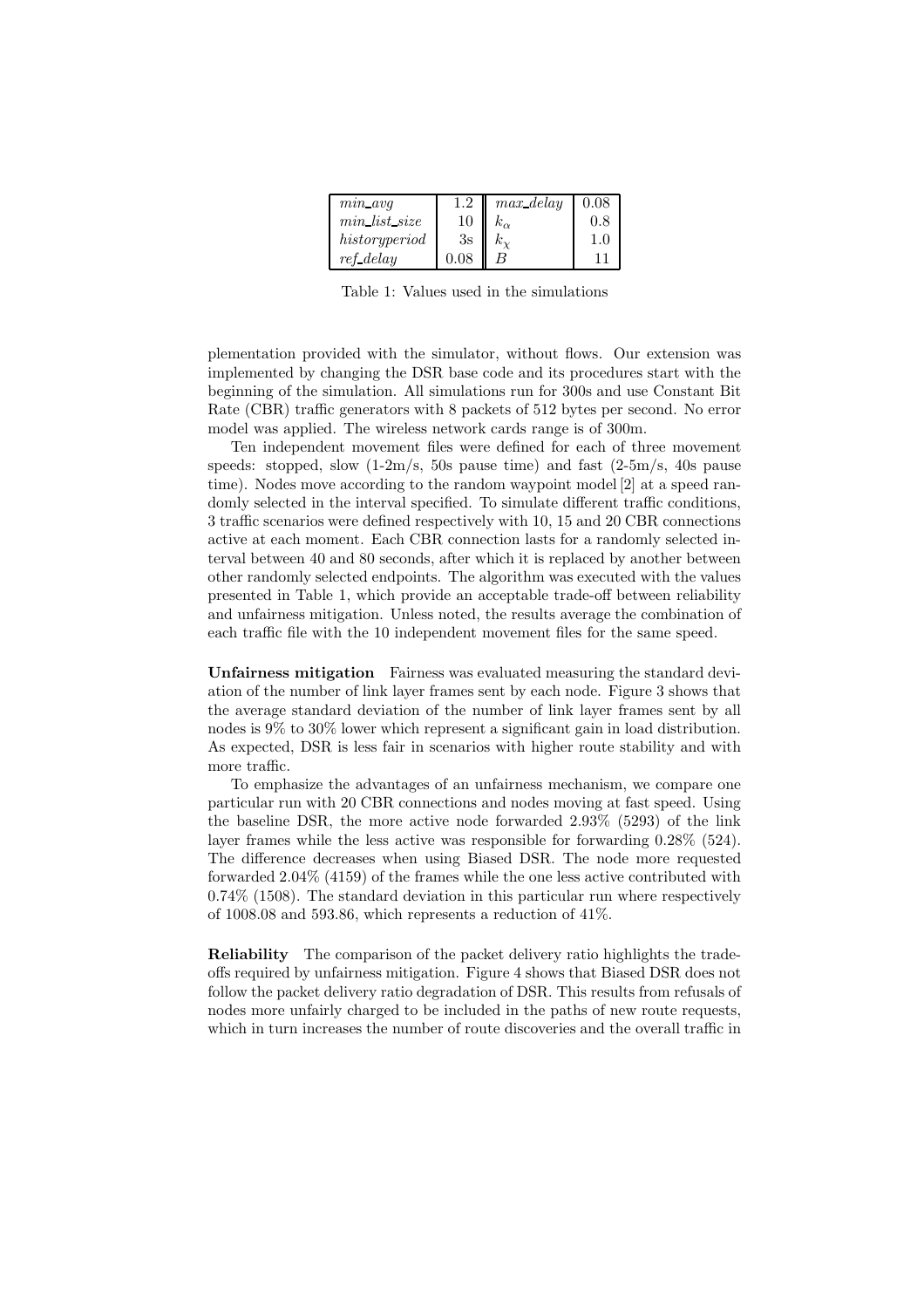

Figure 3: Standard deviation

the network. However, we believe that in some situations, a loss of 3% to 4% in reliability might be a reasonable price to pay to get the fairness gains presented above.

Efficiency The efficiency is evaluated by measuring the number of link layer frames required per data packet generated during the simulation. To better profile each protocol, the number of link layer frames is further separated in data frames and total, thus it also takes into account the number of DSR routing protocol frames forwarded by the nodes. The results are presented in Table 2. It should be noted that none of these indicators reliably estimates the route length given that the total of link layer frames includes retransmissions.

Results show that unfairness mitigation can keep the pace with DSR and even provide some marginal gains for low traffic situations, but begins to degrade as the traffic increases. The results from the column Data frames/Packet Delivered in Table 2 show a small increase that possibly indicates that some routes may have a few additional hops. The increase in the Total frames/Packet Sent column is interpreted as resulting from a larger number of route request messages that result from the fact that unfairly overloaded nodes may omit to reply to route requests.

Resource consumption Efficiency results show that Biased DSR has an overall energy consumption slightly higher. However, the standard deviation results indicate that the energy spent by each node will be closer to the average, which implicates that the burden will be placed on less used nodes. The memory consumption of the protocol is dependent of the historyperiod parameter. The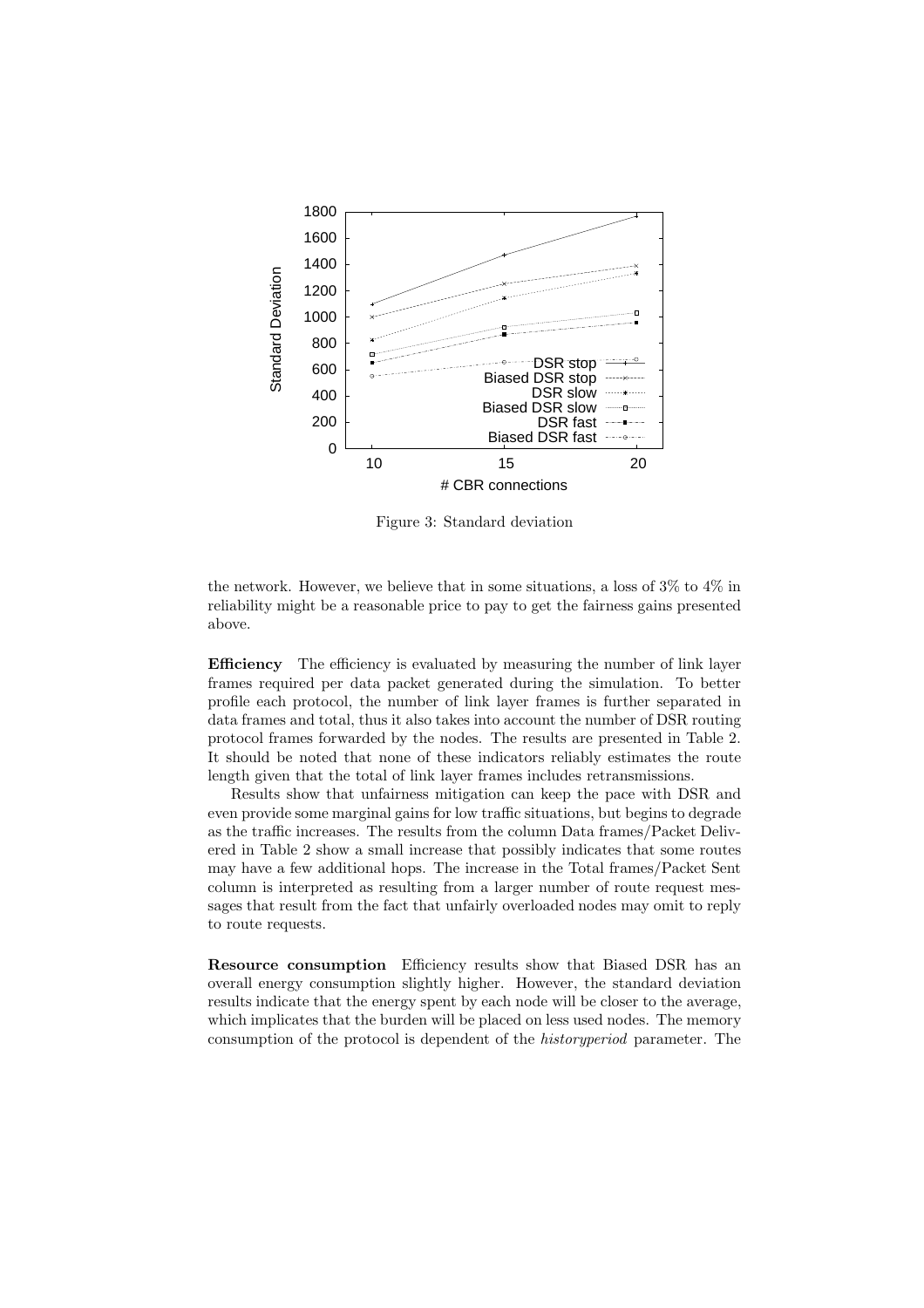

Figure 4: Packet delivery ratio

current implementation of Biased DSR in C++ requires 20 bytes per packet recorded in  $pl_i$ . During the simulations it was observed that  $pl_i$  never exceeded 600 records. These values suggest a memory consumption of approximately 12Kb per node for an historyperiod of 3s, which can be easily accepted for the majority of wireless enabled devices like laptops and PDAs.

## 6 Conclusions and Future Work

In Open MANETs, protocols need to consider the fair division of the tasks to balance energy consumption among the participants. Unfairness is a problem distinct from congestion in the sense that users may notice that their devices are being excessively used when compared with other participants even when no congestion exists. It should be noted that this is not an issue exclusive of routing: decisions on the location of services, for example, should take into account the node's past and current history.

This paper has presented early results from the use of a service that monitors the network to provide information concerning the fair division of activities among the nodes on the network. The service is completely local: it does not require the exchange of control messages with other nodes; instead it requires a small additional computational power at the devices where it is executed.

To illustrate the usefulness of this service, an extension to the Dynamic Source Routing protocol that enhances the fair distribution of load between the participating nodes was developed. This algorithm relies on the information provided by the fairness monitoring service to delay or drop route requests at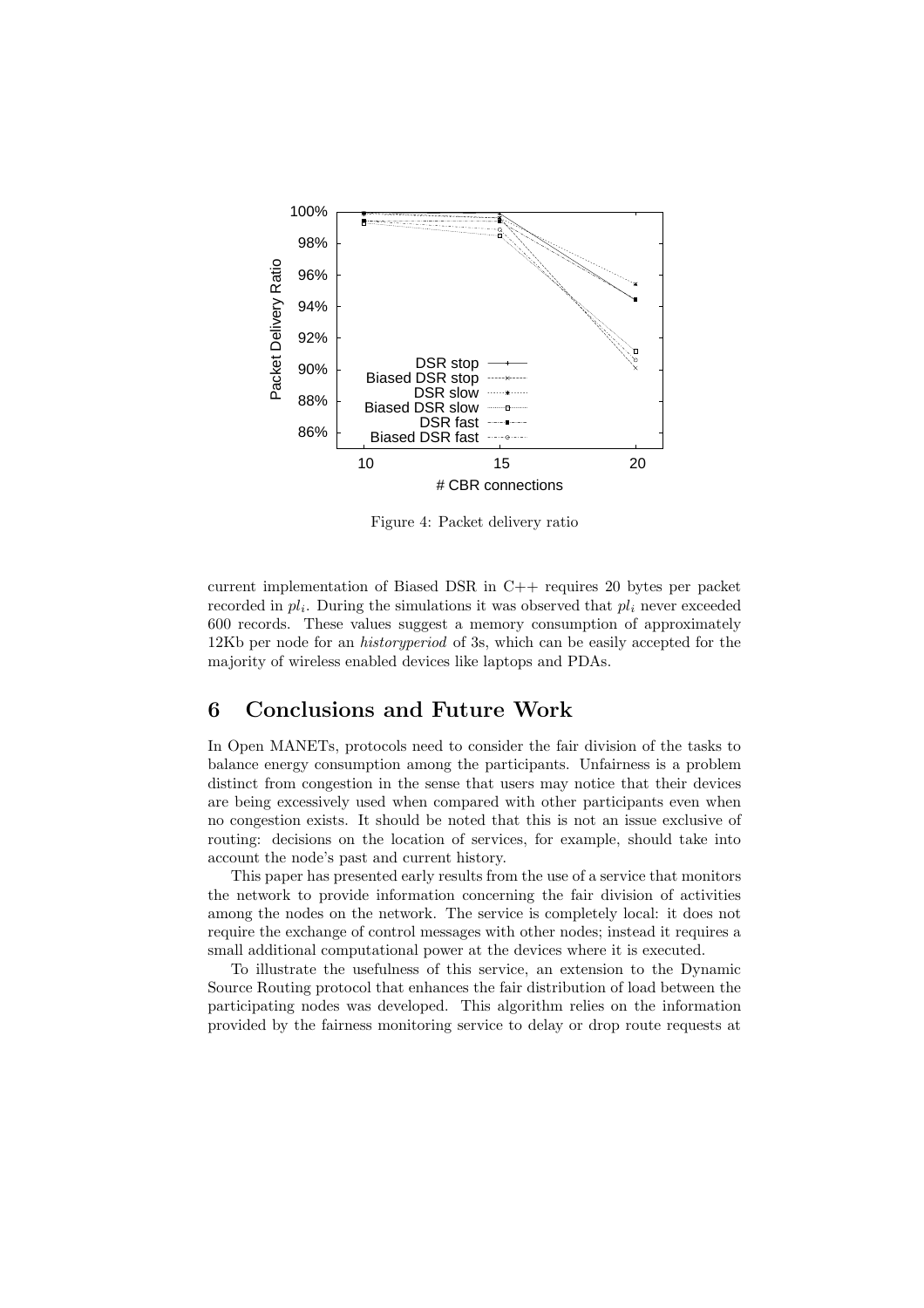|                |                              | Link Layer Frames |          |                   |      |  |
|----------------|------------------------------|-------------------|----------|-------------------|------|--|
| $\#\text{Con}$ | Protocol                     | Data              |          | Total             |      |  |
|                |                              | Deliv.            | Sent     | Deliv.            | Sent |  |
| 10             | DSR stop                     | 3.26              | 3.25     | $\overline{3}.32$ | 3.32 |  |
|                | Biased stop                  | 3.25              | 3.25     | 3.32              | 3.32 |  |
|                | DSR slow                     | 2.86              | 2.86     | 3.01              | 3.00 |  |
|                | Biased slow                  | 2.87              | 2.85     | 3.03              | 3.01 |  |
|                | $DSR$ fast                   | 2.68              | 2.67     | 2.97              | 2.95 |  |
|                | Biased fast                  | 2.69              | $2.67\,$ | 2.98              | 2.96 |  |
| 15             | DSR stop                     | 3.27              | $3.26\,$ | 3.34              | 3.34 |  |
|                | Biased stop                  | 3.32              | $3.31\,$ | 3.47              | 3.45 |  |
|                | $\overline{\text{DSR}}$ slow | 2.94              | 2.92     | 3.10              | 3.09 |  |
|                | Biased slow                  | 2.98              | 2.94     | 3.27              | 3.22 |  |
|                | DSR fast                     | 2.71              | 2.69     | 3.00              | 2.99 |  |
|                | Biased fast                  | 2.73              | 2.70     | 3.09              | 3.06 |  |
| 20             | DSR stop                     | 3.66              | 3.46     | 3.94              | 3.72 |  |
|                | Biased stop                  | 3.90              | $3.52\,$ | 4.64              | 4.18 |  |
|                | DSR slow                     | 3.08              | 2.94     | 3.37              | 3.22 |  |
|                | Biased slow                  | 3.24              | 2.96     | 3.90              | 3.56 |  |
|                | DSR fast                     | 2.97              | $2.81\,$ | 3.41              | 3.22 |  |
|                | Biased fast                  | 3.16              | 2.87     | 3.92              | 3.55 |  |

Table 2: Link Layer frames/packet ratio

overused or congested nodes. Its use is optional on networks using the DSR protocol. Evaluation results show that the algorithm enhances fairness at the expenses of a slight increase in control traffic.

This position paper intends to open for discussion early work in a path that we find promising and that can be further improved. For instance, the protocol does not adequately address situations where routes are kept stable and active for long periods. To address this problem we will require the use of corrective measures after the route discovery procedure, for which no adequate metric has been presented here. Replies from route caches can also be improved if multiple routes exist and some information about the tentative next hops is kept locally. Future work will proceed by developing metrics to address these limitations.

# References

- [1] M. Avvenuti, D. Pedroni, and A. Vecchio. Core services in a middleware for mobile ad-hoc networks. In Proc. of the 9th IEEE Work. on Future Trends of Distributed Computing Systems (FTDCS'03), pages 152–158, 2003.
- [2] J. Broch, D. A. Maltz, D. B. Johnson, Y.-C. Hu, and J. Jetcheva. A performance comparison of multi-hop wireless ad hoc network routing protocols.